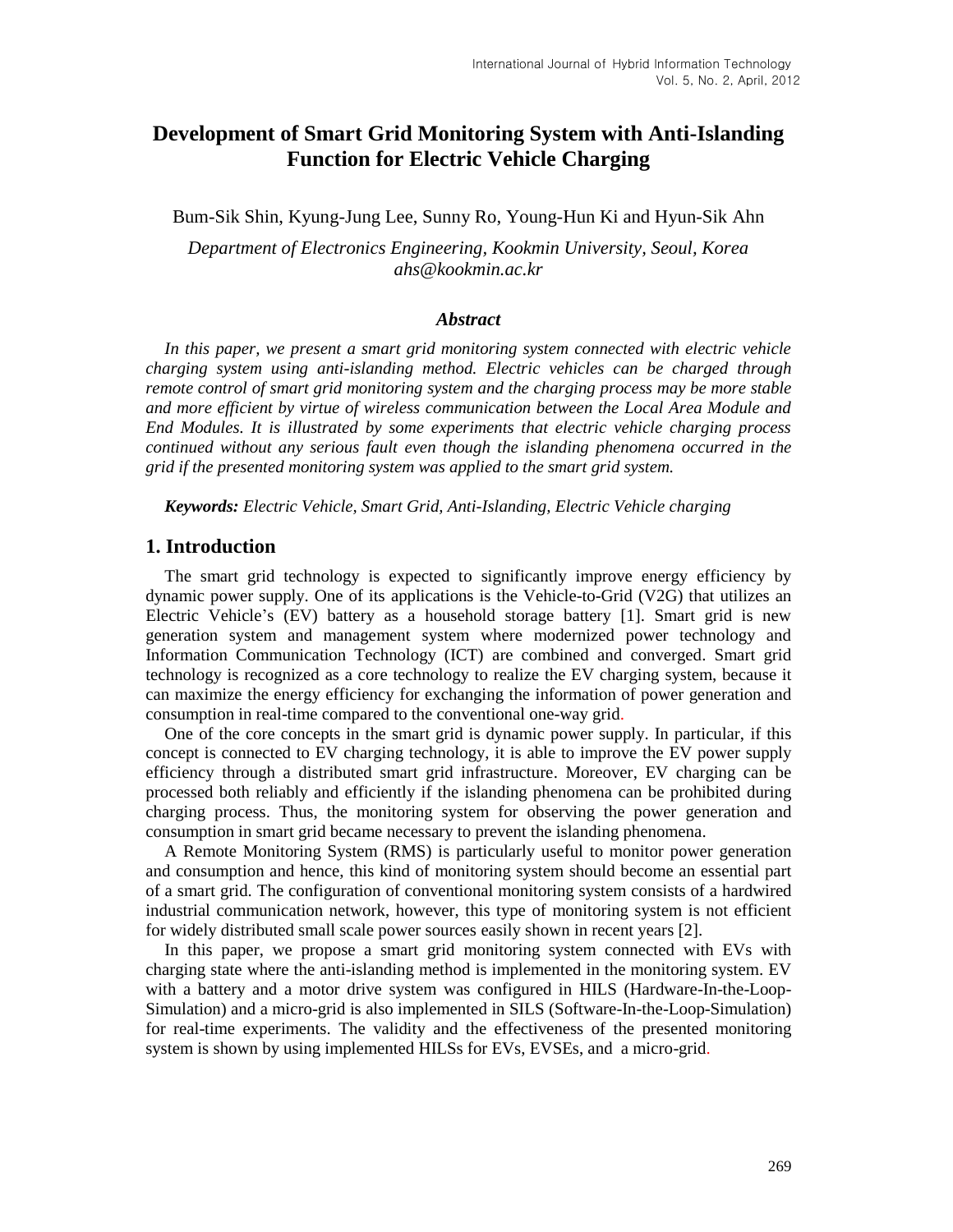## **2. The Configuration of the Smart Grid with an RMS**

The structure of the smart grid with the presented RMS is as shown in Figure 1. It consists of several different components such as End Monitor Modules (EM), Local Area Monitor Modules (LAM), Wide Area Monitor Modules (WAM), and client devices. These modules use different communication technologies hierarchically, in order to ensure the reliability of the system.



**Figure 1. The block diagram of the Smart Grid with an RMS**

The EM can be a renewable energy source or an EV which is charging battery or delivers electric energy to the grid. Every EM has is a kind of a wireless sensor node; EMs can be classified into three types. First, The End Power Monitor Modules (EPM) is located at each small scale renewable power generator, and monitors the generated power, the current, the voltage, the history, and the instantaneous status of the generator. Customers can check the EPM remotely on the PC. Second, the End Load Monitor Module (ELM) is placed at customer locations such as a home, an office, or a factory and it monitors the power consumption at every load site. Third, the End Grid Monitor Module (EGM) is located at the power distribution network where it is equipped with current and voltage sensors, and monitors the total power supply and consumption of the utility, the power failures, and the power quality. It calculates the harmonics of the current and voltage using FFT and detects power failures when abnormal harmonics are found.

The EPM and ELM can shut down connected devices by a command from the LAM. The EM module used in this study consisted of a main controller, sensors and a communication module. Because the EM control each end device and measure a great deal of information at the same time, the EM module should be designed to take advantage of a high-performance microprocessor. A ZigBee module is also designed and implemented for the communication between the EM and the LAM. Each EM sends the measured information to the LAM and all of the data from EMs are collected by the LAM; the LAM generates an appropriate command based on the information data. If an excessive power is generated from a distributed power source, the LAM sends commands to the EPM to reduce the corresponding power generation. On the contrary, the LAM sends also commands to the ELM to reduce the power consumption. The information monitored by each EM module is collected by the LAM in each local area, which guarantees communication reliability while maintaining the security. The LAM module has a gateway which converts the ZigBee protocol to Ethernet and the EM module will send an emergency signal to LAM as soon as any problem occurs in the generator or load,. Once the LAM module detects the emergency signal, it disconnects power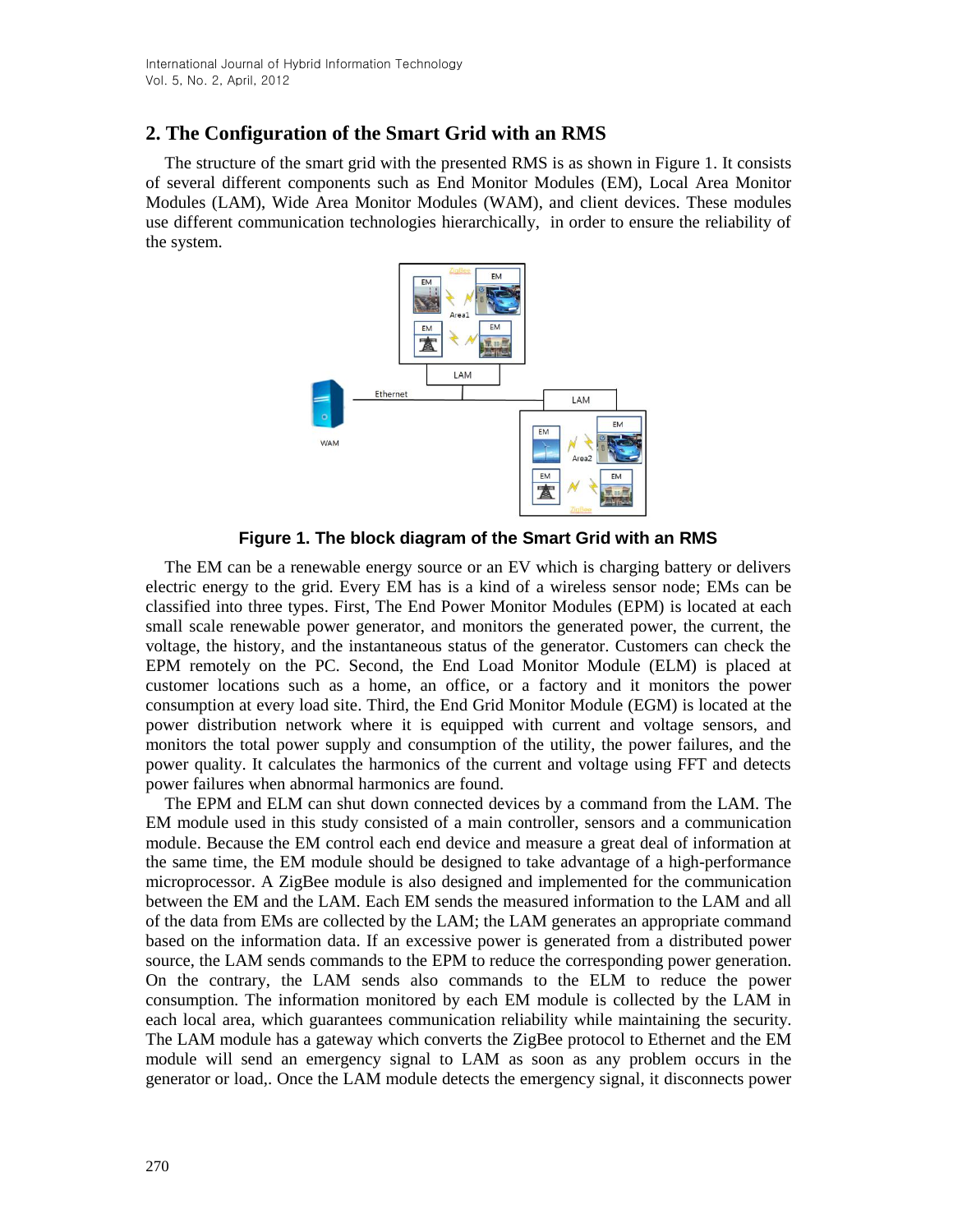path from or to the corresponding node and then, the LAM module reports this phenomena to the WAM module via Ethernet. The WAM monitors entire network in real time and customers can check the state of each node using the internet.

### **3. The Structure of Experimental System**

To test EV charging process in real-time, HILSs for EV and EVSE are configured as shown in Figure 2 where the EVSE is connected to smart grid in which the anti-islanding method was implemented. The charging process for EVs will not be degraded seriously even when islanding occurs in the grid since the anti-islanding function detects the power failure and changes the power flow. The structure of the developed HILS is shown in Figure 2.



**Figure 2. The Structure of Experimental System**

The EVSE uses ZigBee modules for wireless network with smart grid, Main Core MCU (Micro Controller Unit) for charging management, AC-DC Converter for changing AC power to DC power and monitoring system for monitoring of EV charging status. EVSE delivers power information to EV using CAN protocol and the power information can be monitored via wireless network during charging [3].

An EV consists of Main Core MCU for the control of EV, BMS (Battery Management System) for battery information management and control, Battery, DC motor and DC motor driver for driving the EV, monitoring system for check the state of charge.

### **4. Anti-Islanding Application for the Electric Vehicle Charging System**

A key duty of this wireless RMS is to prevent the islanding of the distributed small scale power generators. The occurrence of islanding may complicate the orderly reconnection of the electric utility network and pose a hazard to utility personnel [4], and also can impose a burden on small scale power generators. If a generator inverter has the capability of over voltage protection (OVP), under voltage protection (UVP), over frequency protection (OFP), and under frequency protection (UFP), it is said to have a basic islanding detection capability [5].

Using this basic islanding detection capability, the passive method detects islanding by observing the variations in voltage, frequency and phase when a power failure in the utility network has occurred. The active method uses the Frequency Bias, the Sandia Frequency Shift, the Frequency Jump, the Harmonic Amplitude Jump, the Power Line Carrier Communications, and the other methods. These methods detect islanding by converting the output signal of the generator to an arbitrary signal and observing the variations in the load voltage and frequency.

Existing islanding detection methods have some problems. First, due to the conversion of the generator output signal to an arbitrary signal, the power quality is reduced. Second,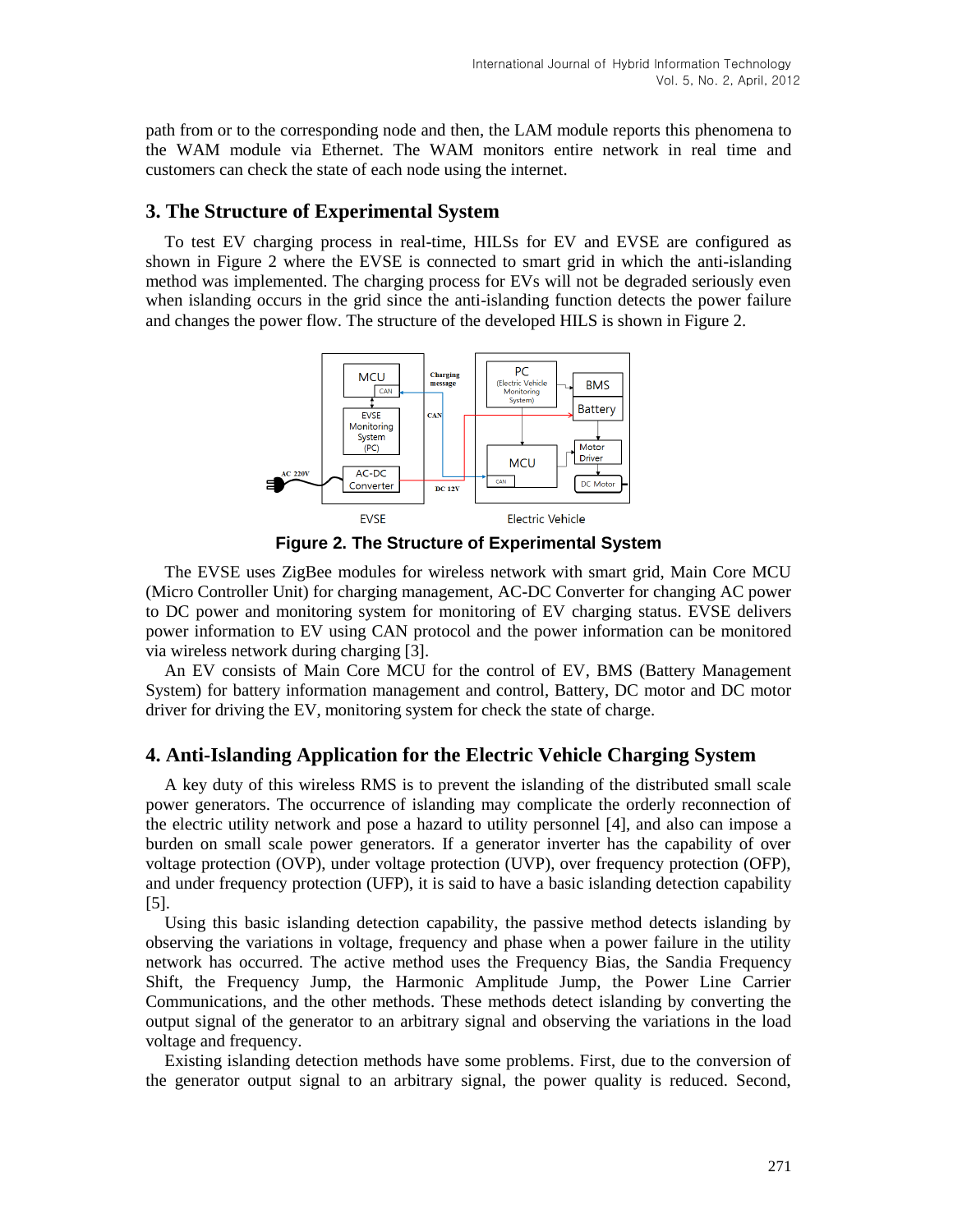existing anti-islanding methods have a NDZ (Non-Detect Zero) problem [6]. Therefore, in this paper, to secure the above problems, EV charging through linking with smart grid having Anti-islanding method is proceeding smoothly and reliably seems to come true. The RMS based Anti-Islanding method of EV charging concept is shown in Figure 3.



**Figure 3. The RMS based anti-islanding method**

## **5. Implementation**

The drivers of EV select the power source and start charging. When charging starts, the set of sensor node data is transmitted from sensor node to the coordinator of smart grid through the ZigBee communication. If the transmission of the data is successful, the sensor nodes go back to their normal state. The received data are displayed on the PC through serial port software programmed JAVA; it can also be shown as a waveform. We can analyze the status of the distributed generator systems based on these waveforms and data. In addition, The EV charge using the power of the smart grid should proceed. Smart grid was use the normal household AC power for EV charge. EV charging status information can be seen of Using EV monitoring system. Monitoring system is shown in Figure 4.





The LAM Monitor Program The Electric Vehicle Monitor Program

**Figure 4. The LAM monitor program and EV monitor program**

## **6. The Experiment Results**

Experimental setup is consists of four sensor nodes and LAM. One of EM is EVSE. EV and EVSE charging connection has been progress. EVSE by connecting one of the LAM was charge in progress. We can check the charge process of during charging of EV from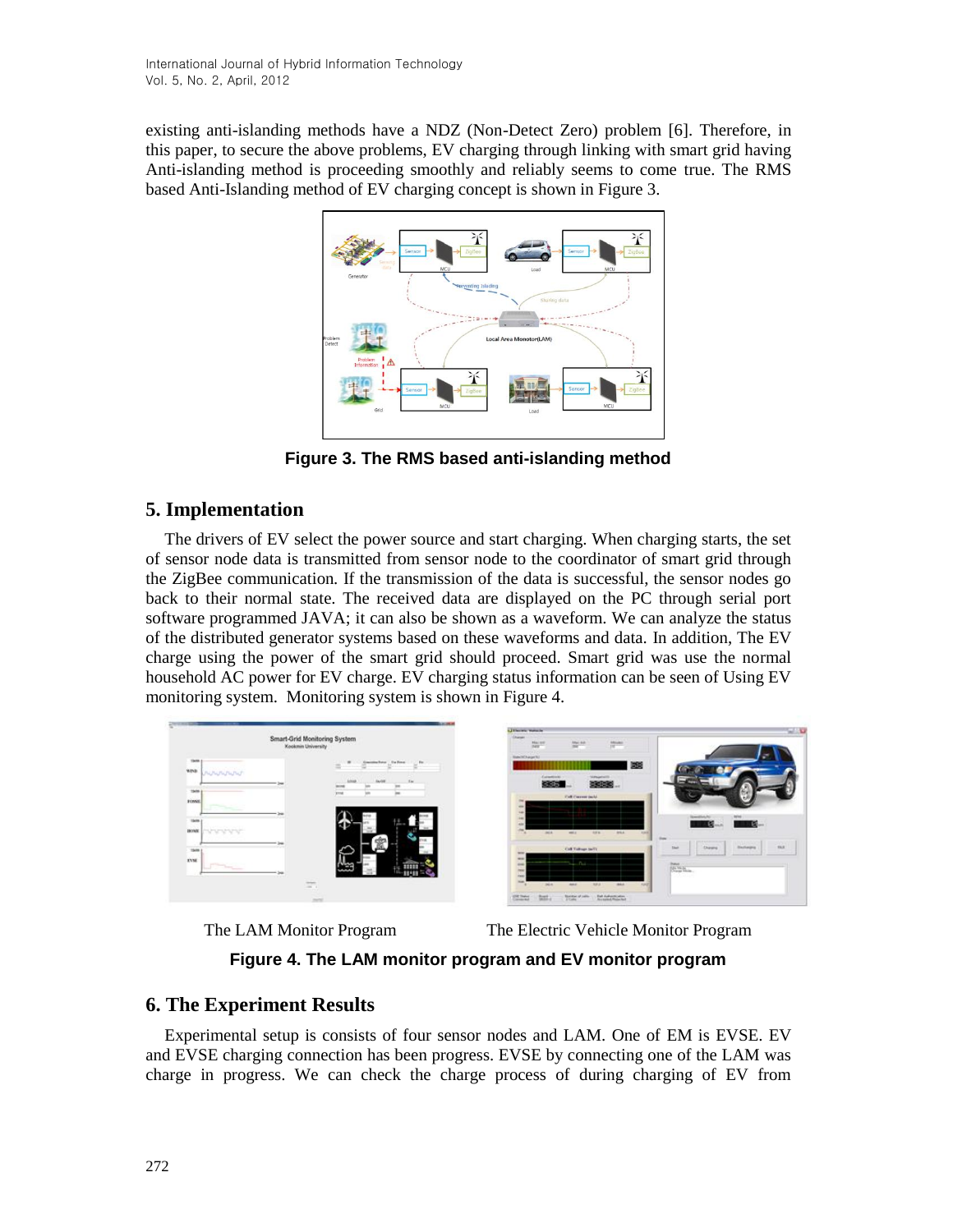monitoring system. Sensor node using the smart grid monitoring system has solved the problem. The LAM get guarantees a short cut-off time to prevent islanding in less than 1 second. The result of experiment is shown in Figure 5. Figure 5 shows the detecting time of islanding and the status of EV charging voltage. If islanding occurred, EV charging voltage is a little drop down while replaced EM.



**Figure 5. (a)The Detecting time of islanding and (b)EV charging voltage at occurred islanding**

### **7. Conclusions**

In this paper, we implemented micro-grid monitoring system using anti-islanding method based on wireless sensor network. The micro-grid system onsisted of a LAM and EMs. LAM was connected with EV charging system (EM) via ZigBee. The validity of this system was tested on an experimental system that simulates a micro grid. By some experimental results, it is verified that the operation of micro-grid system was performed well and the reliability of communication between a micro-grid and EVs was confirmed. The proposed RMS could be easily interconnected to smart grid system, however, future researches should improve the EV charging efficiency when using the proposed RMS and security for connecting to grid.

### **Acknowledgements**

This research was supported by the MKE (The Ministry of Knowledge Economy), Korea, under the ITRC (Information Technology Research Center) support program supervised by the NIPA (National IT Industry Promotion Agency) (NIPA-2012-H0301-12-2007)

### **References**

- [1] J. M. Lee, W. H. Chang and B. C. Jung, "Magnetic Induction Communication System for Electric Vehicle on Smart Grid", The Journal of Korea Information and Communication Society, **(2010)**.
- [2] K. M. Kim, K. J. Lee, C. W. Moon, H. S. Ahn and G. M. Jung, "Wireless Sensor network based Remote Power monitoring System for Anti-Islanding application in smart-grid", The Journal of the Institute of Webcasting, Internet and Telecommunication, **(2010)**.
- [3] H. S. Cho and J. P. Cho, "Implementation of Wireless Automatic Control System for Vehicle Interior Environment", The Journal of the Institute of Webcasting, Internet and Telecommunication, **(2010)**.
- [4] S. Mekhilef and N. A. Rahim, "Implementation of Grid-Connected Photovoltaic System with Power Factor Control and Islanding Detection", Proceedings of Power Electronics Specialists Conference, **(2004)** June 20- 25.